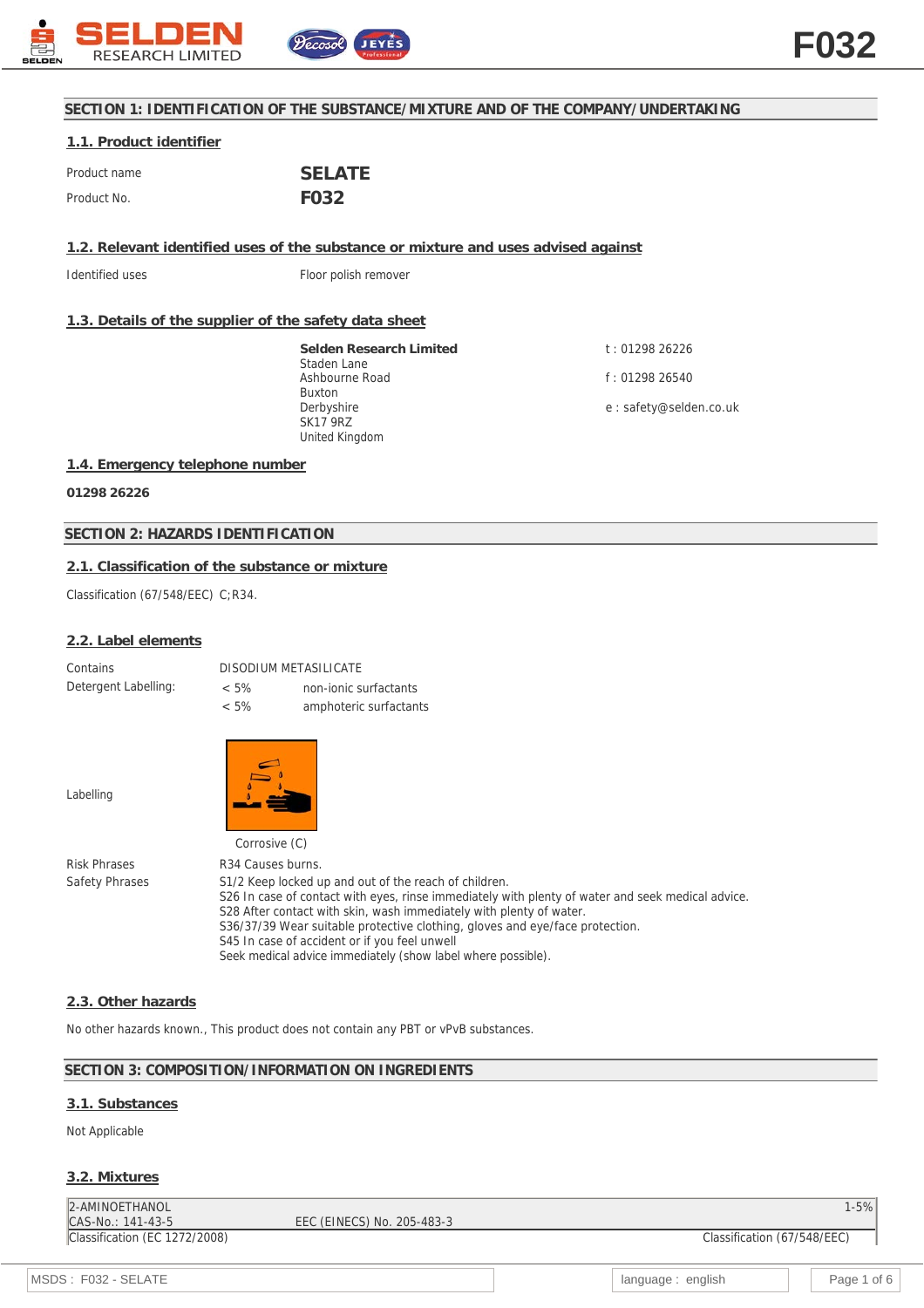

# Skin corrosion, categories 1A, 1B, 1C - H314 Acute toxicity, category 4 - inhalation - H332<br>Acute toxicity, category 4 - Dermal - H312

C;R34 Xn;R20/21/22

Classification (67/548/EEC)

Xi;R36

| Acute toxicity, category 4 - Dermal - H312<br>Acute toxicity, category 4 - Oral - H302                                                                                                                                                               |                                                          |
|------------------------------------------------------------------------------------------------------------------------------------------------------------------------------------------------------------------------------------------------------|----------------------------------------------------------|
| 2-BUTOXYETHANOL<br>EEC (EINECS) No. 203-905-0<br>CAS-No.: 111-76-2                                                                                                                                                                                   | $5 - 10%$                                                |
| Classification (EC 1272/2008)<br>Acute toxicity, category 4 - inhalation - H332<br>Acute toxicity, category 4 - Dermal - H312<br>Acute toxicity, category 4 - Oral - H302<br>Eye irritation, category 2 - H319<br>Skin irritation, category 2 - H315 | Classification (67/548/EEC)<br>Xn:R20/21/22<br>Xi:R36/38 |
| DISODIUM METASILICATE<br>EEC (EINECS) No. 229-912-9<br>CAS-No.: 6834-92-0                                                                                                                                                                            | $5 - 10%$                                                |
| Classification (EC 1272/2008)<br>Skin corrosion, categories 1A, 1B, 1C - H314<br>STOT***, single exposure, category 3 - Respiratory track irritation - H335                                                                                          | Classification (67/548/EEC)<br>C:R34<br>$Xi:$ R37        |
| SODIUM CARBONATE                                                                                                                                                                                                                                     | $1 - 5%$                                                 |

CAS-No.: 497-19-8 EEC (EINECS) No. 207-838-8 Classification (EC 1272/2008) Eye irritation, category 2 - H319

The Full Text for all R-Phrases and Hazard Statements are Displayed in Section 16.

## **SECTION 4: FIRST AID MEASURES**

## **4.1. Description of first aid measures**

| General information | CAUTION! First Aid personnel must be aware of own risk of burns., Chemical burns must be dealt with immediately,<br>do not delay.                                                                   |
|---------------------|-----------------------------------------------------------------------------------------------------------------------------------------------------------------------------------------------------|
| Inhalation          | Remove victim immediately from source of exposure., Provide rest, warmth and fresh air., If breathing stops,<br>provide artificial respiration., Get medical attention if any discomfort continues. |
| Ingestion           | DO NOT INDUCE VOMITING!, Rinse mouth thoroughly., Drink plenty of water., Get medical attention immediately!                                                                                        |
| Skin contact        | Immediately remove contaminated clothing., Rinse immediately with plenty of water., Continue to rinse for at least<br>15 minutes., Get medical attention immediately!                               |
| Eye contact         | Promptly wash eyes with plenty of water while lifting the eye lids., Continue to rinse for at least 15 minutes and get<br>medical attention.                                                        |

#### **4.2. Most important symptoms and effects, both acute and delayed**

| Inhalation   | May cause damage to mucous membranes in nose, throat, lungs and bronchial system. |
|--------------|-----------------------------------------------------------------------------------|
| Ingestion    | Causes burns., Harmful if swallowed.                                              |
| Skin contact | Causes burns.                                                                     |
| Eye contact  | Causes burns., Risk of serious damage to eyes.                                    |

## **4.3. Indication of any immediate medical attention and special treatment needed**

Treat Symptomatically.

## **SECTION 5: FIREFIGHTING MEASURES**

## **5.1. Extinguishing media**

Extinguishing media The product is non-combustible., Use fire-extinguishing media appropriate for surrounding materials., Use:, Dry chemicals, sand, dolomite etc., Foam., Water spray.

### **5.2. Special hazards arising from the substance or mixture**

Unsuitable extinguishing media

#### **5.3. Advice for firefighters**

Special Fire Fighting **Procedures** Self contained breathing apparatus and full protective clothing must be worn in case of fire. Use water to keep fire exposed containers cool and disperse vapours.

## **SECTION 6: ACCIDENTAL RELEASE MEASURES**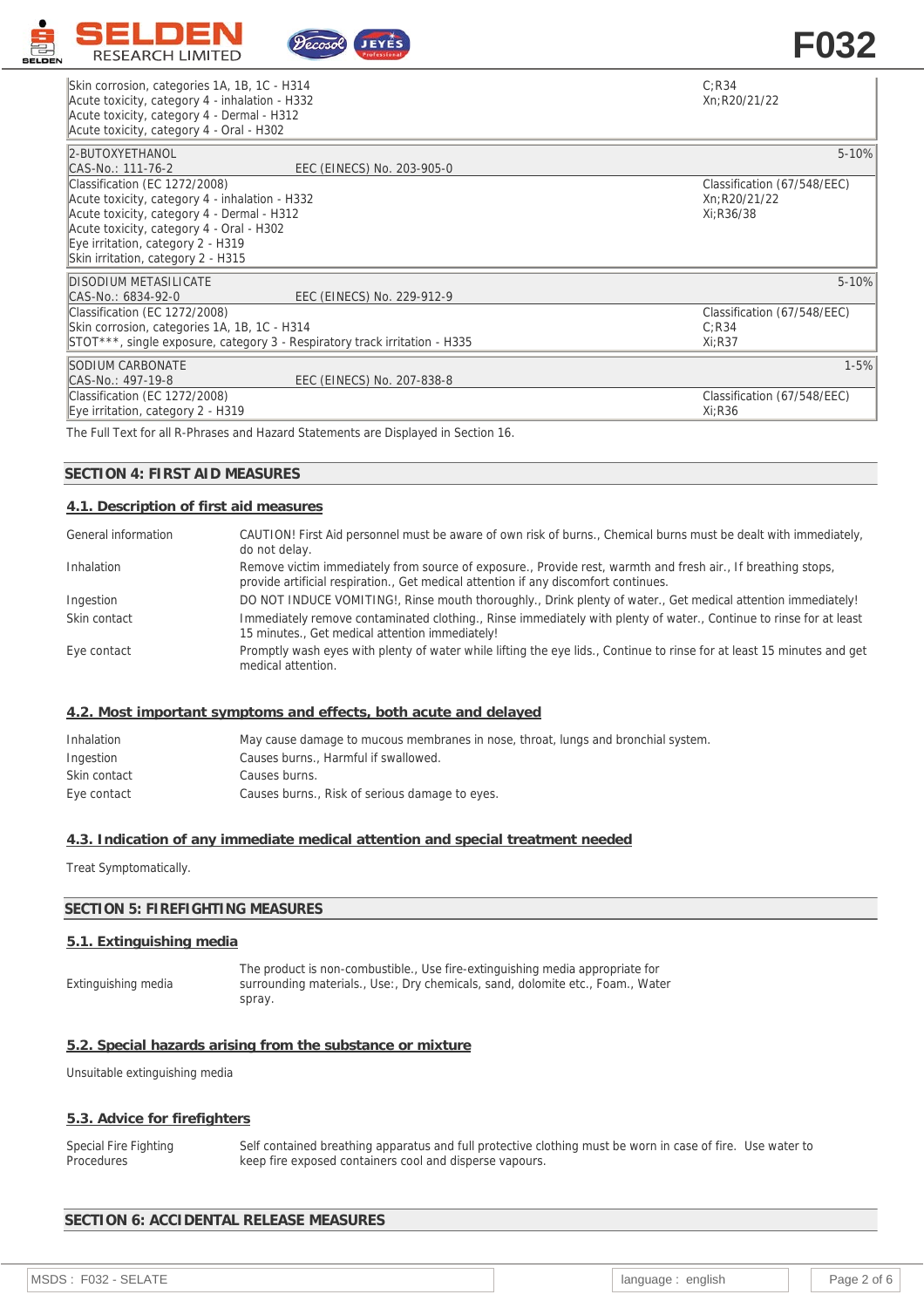

#### **6.1. Personal precautions, protective equipment and emergency procedures**

For personal protection, see section 8.

## **6.2. Environmental precautions**

Any spillage needs to be contained and not allowed to enter water courses, Spillages or uncontrolled discharges into watercourses must be IMMEDIATELY alerted to the Environmental Agency or other appropriate regulatory body.

#### **6.3. Methods and material for containment and cleaning up**

Wear necessary protective equipment., Absorb in vermiculite, dry sand or earth and place into containers., Collect spillage in containers, seal securely and deliver for disposal according to local regulations., Inform Authorities if large amounts are involved.

#### **6.4. Reference to other sections**

For personal protection, see section 8. For waste disposal, see section 13.

#### **SECTION 7: HANDLING AND STORAGE**

#### **7.1. Precautions for safe handling**

Avoid spilling, skin and eye contact.

## **7.2. Conditions for safe storage, including any incompatibilities**

Store separated from:, Acids.

#### **7.3. Specific end use(s)**

See product label for detailed usage and instructions.

## **SECTION 8: EXPOSURE CONTROLS/PERSONAL PROTECTION**

## **8.1. Control parameters**

| Name             | STD | TWA - 8 Hrs                   | STEL - 15 Min                  | <b>Notes</b> |
|------------------|-----|-------------------------------|--------------------------------|--------------|
| 2-AMINOETHANOL   | WEL | 1 ppm $(Sk)$ 2.5 mg/m $3(Sk)$ | $3$ ppm(Sk) $7.6$ mg/m $3(Sk)$ |              |
| 2-BUTOXYETHANOL  | WEL | 25 ppm(Sk)                    | 50 ppm(Sk)                     |              |
| SODIUM CARBONATE |     | $5 \text{ mg/m}$              |                                |              |
|                  |     | resp.dust                     |                                |              |

WEL = Workplace Exposure Limits

#### **8.2. Exposure controls**

Protective equipment



Engineering measures Provide adequate general and local exhaust ventilation. Hand protection Use protective gloves made of:, Rubber (natural, latex). Eye protection Wear approved, tight fitting safety glasses where splashing is probable. Other Protection General workwear only

## **SECTION 9: PHYSICAL AND CHEMICAL PROPERTIES**

#### **9.1. Information on basic physical and chemical properties**

| Appearance               | Clear, Liquid                    |
|--------------------------|----------------------------------|
| Colour                   | Blue.                            |
| Odour                    | Characteristic., of glycol ether |
| Relative density         | $1.067 - 1.077$ @ 20 °C          |
| pH-Value, Conc. Solution | >13.0                            |

## **SECTION 10: STABILITY AND REACTIVITY**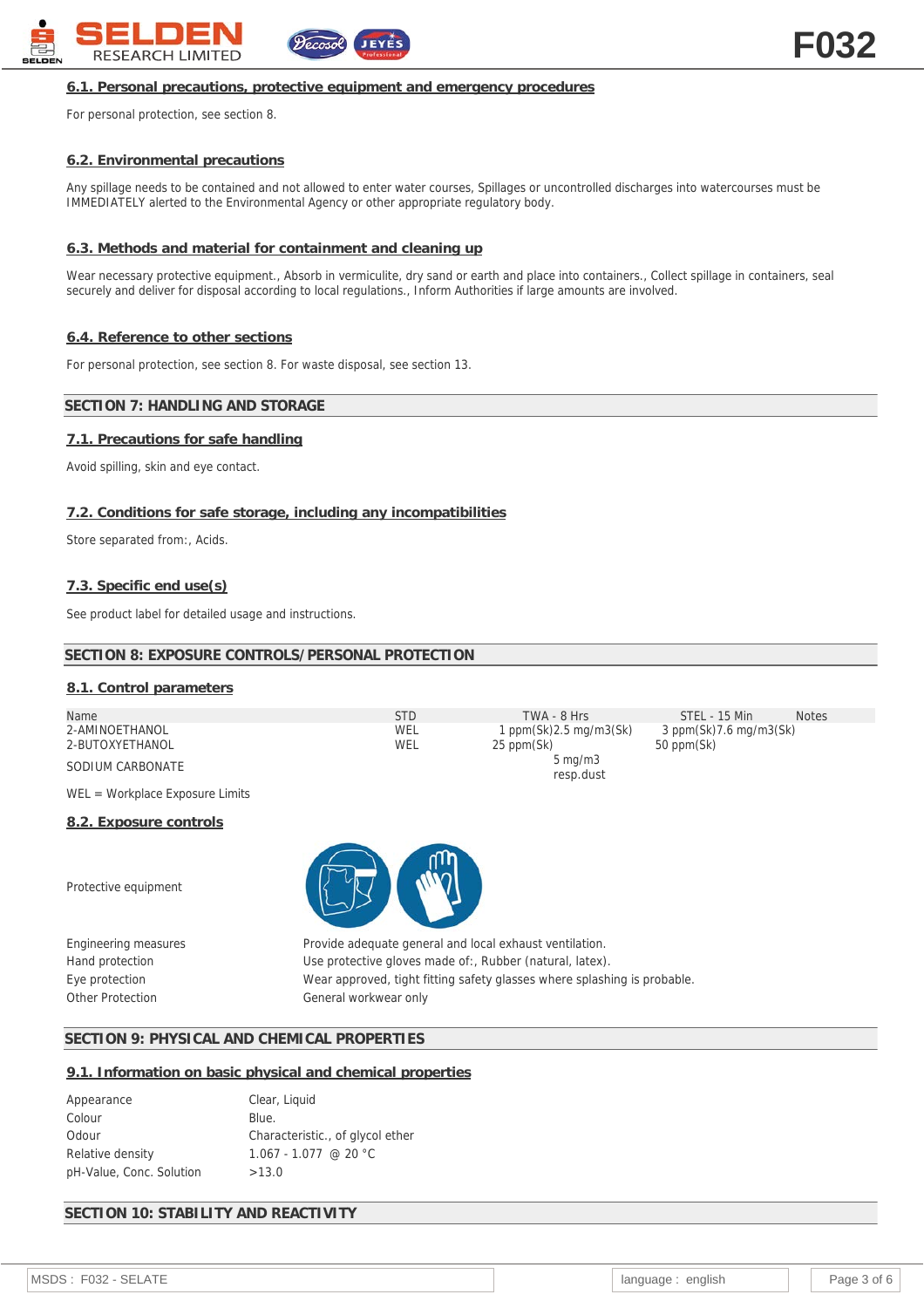

## **10.1. Reactivity**

Stable under normal temperature conditions.

## **10.2. Chemical stability**

Stable under normal temperature conditions.

## **10.3. Possibility of hazardous reactions**

None known

## **10.4. Conditions to avoid**

Avoid contact with acids., In contact with metals generates hydrogen gas, which together with air can form explosive mixtures.

## **10.5. Incompatible materials**

Strong acids., Reacts strongly with light metals such as aluminium and zinc, producing hydrogen which is Highly Flammable.

## **10.6. Hazardous decomposition products**

None known

## **SECTION 11: TOXICOLOGICAL INFORMATION**

## **11.1. Information on toxicological effects**

| Toxicological information | No toxicological data is available for this mixture, however data can be provided for specific raw materials upon<br>request. |
|---------------------------|-------------------------------------------------------------------------------------------------------------------------------|
| Inhalation                | May cause damage to mucous membranes in nose, throat, lungs and bronchial system.                                             |
| Ingestion                 | Causes burns., Harmful if swallowed.                                                                                          |
| Skin contact              | Causes burns.                                                                                                                 |
| Eye contact               | Causes burns., Risk of serious damage to eyes.                                                                                |

## **SECTION 12: ECOLOGICAL INFORMATION**

## **12.1. Toxicity**

Not classed as Hazardous to the Environment but release to the environment should be avoided.

#### **12.2. Persistence and degradability**

Degradability The surfactants contained within the product comply with the biodegradability criteria as laid down in Regulation (EC) No 648/2004.

## **12.3. Bioaccumulative potential**

Bioaccumulative potential The product does not contain any substances expected to be bioaccumulating.

#### **12.4. Mobility in soil**

Mobility: The product contains substances, which are water soluble and may spread in water systems.

## **12.5. Results of PBT and vPvB assessment**

This product does not contain any PBT or PvB substances

## **12.6. Other adverse effects**

None known

## **SECTION 13: DISPOSAL CONSIDERATIONS**

## **13.1. Waste treatment methods**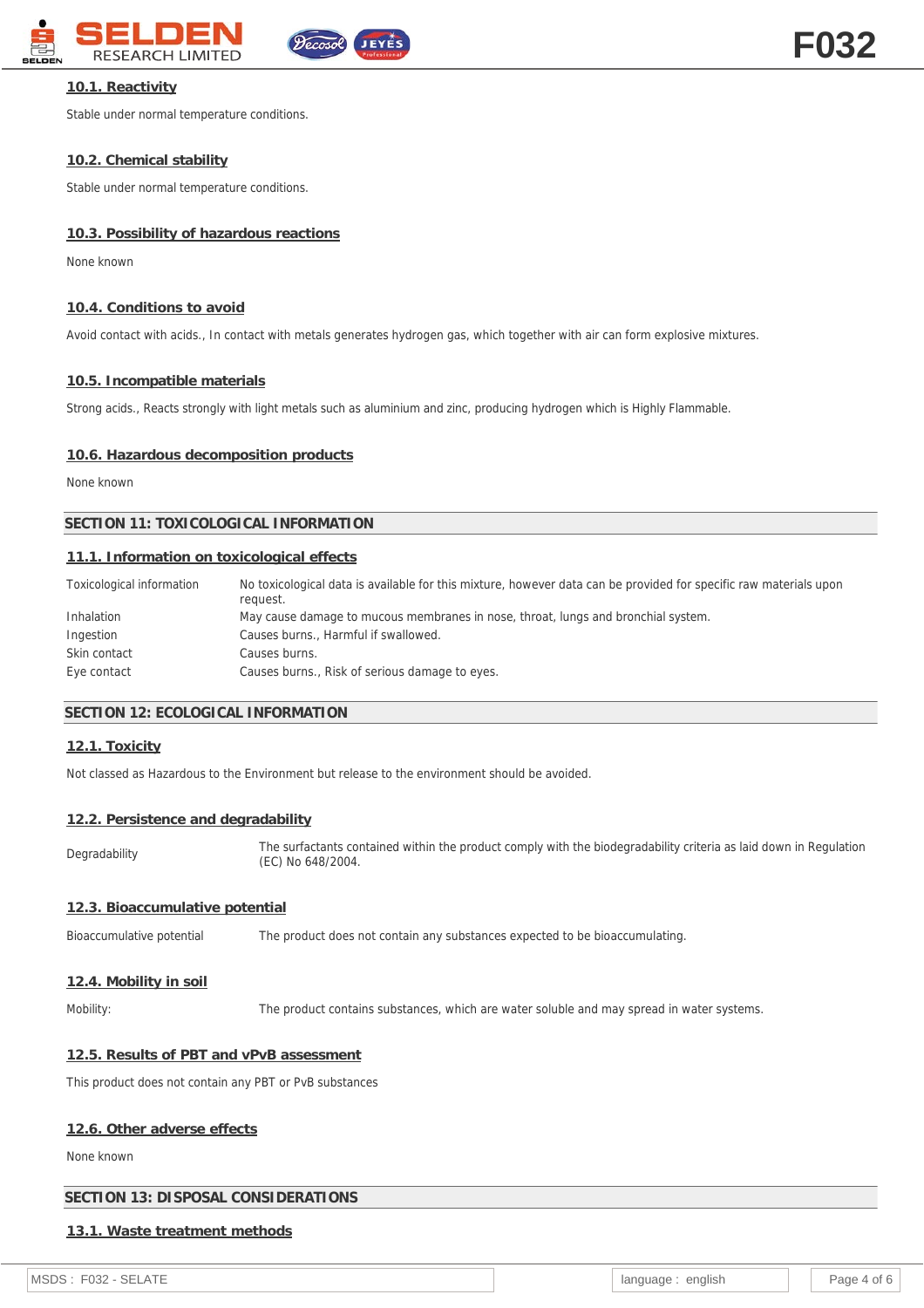

Dispose of waste and residues in accordance with local authority requirements.

## **SECTION 14: TRANSPORT INFORMATION**

## **14.1. UN number**

| UN No. (ADR/RID/ADN) | 1760 |
|----------------------|------|
| UN No. (IMDG)        | 1760 |
| UN No. (ICAO)        | 1760 |

## **14.2. UN proper shipping name**

Proper Shipping Name: CORROSIVE LIQUID, NOS (Disodium trioxosilicate, Ethanolamine)

## **14.3. Transport hazard class(es)**

| ADR/RID/ADN Class   | 8                              |
|---------------------|--------------------------------|
| ADR/RID/ADN Class   | Class 8: Corrosive substances. |
| IMDG Class          | Χ                              |
| ICAO Class/Division | 8                              |
|                     |                                |

Transport Labels



#### **14.4. Packing group**

| ADR/RID/ADN Packing group | Ш |
|---------------------------|---|
| <b>IMDG Packing group</b> | Ш |
| ICAO Packing group        | Ш |

#### **14.5. Environmental hazards**

Environmentally Hazardous substance/Marine Pollutant No

#### **14.6. Special precautions for user**

Tunnel Restriction Code **Exercise E** 

## **14.7. Transport in bulk according to Annex II of MARPOL73/78 and the IBC Code**

Not relevant

## **SECTION 15: REGULATORY INFORMATION**

## **15.1. Safety, health and environmental regulations/legislation specific for the substance or mixture**

| <b>UK Regulatory References</b> | The Control of Substances Hazardous to Health Regulations 2002 (S.1 2002 No. 2677) with amendments.                                                                                                                                                                                                                                                                                                                                                                                                                                                                                                                                                                                                                                                                                                                                                                                                                                                          |
|---------------------------------|--------------------------------------------------------------------------------------------------------------------------------------------------------------------------------------------------------------------------------------------------------------------------------------------------------------------------------------------------------------------------------------------------------------------------------------------------------------------------------------------------------------------------------------------------------------------------------------------------------------------------------------------------------------------------------------------------------------------------------------------------------------------------------------------------------------------------------------------------------------------------------------------------------------------------------------------------------------|
| Environmental Listing           | Rivers (Prevention of Pollution) Act 1961., Control of Pollution (Special Waste Regulations) Act 1980.                                                                                                                                                                                                                                                                                                                                                                                                                                                                                                                                                                                                                                                                                                                                                                                                                                                       |
| <b>Statutory Instruments</b>    | The Chemicals (Hazard Information and Packaging for Supply) Regulations 2009 (S.I 2009 No. 716)., Control of<br>Substances Hazardous to Health.                                                                                                                                                                                                                                                                                                                                                                                                                                                                                                                                                                                                                                                                                                                                                                                                              |
| Approved Code Of Practice       | Classification and Labelling of Substances and Preparations Dangerous for Supply.                                                                                                                                                                                                                                                                                                                                                                                                                                                                                                                                                                                                                                                                                                                                                                                                                                                                            |
| <b>Guidance Notes</b>           | Workplace Exposure Limits EH40., CHIP for everyone HSG(108).                                                                                                                                                                                                                                                                                                                                                                                                                                                                                                                                                                                                                                                                                                                                                                                                                                                                                                 |
| <b>EU</b> Legislation           | System of specific information relating to Dangerous Preparations. 2001/58/EC., Dangerous Preparations Directive<br>1999/45/EC., Regulation (EC) No 1907/2006 of the European Parliament and of the Council of 18 December 2006<br>concerning the Registration, Evaluation, Authorisation and Restriction of Chemicals (REACH), establishing a<br>European Chemicals Agency, amending Directive 1999/45/EC and repealing Council Regulation (EEC) No 793/93<br>and Commission Regulation (EC) No 1488/94 as well as Council Directive 76/769/EEC and Commission Directives<br>91/155/EEC, 93/67/EEC, 93/105/EC and 2000/21/EC, including amendments., Regulation (EC) No 1272/2008 of<br>the European Parliament and of the Council of 16 December 2008 on classification, labelling and packaging of<br>substances and mixtures, amending and repealing Directives 67/548/EEC and 1999/45/EC, and amending<br>Regulation (EC) No 1907/2006 with amendments. |
| <b>National Regulations</b>     | The Carriage of Dangerous Goods and Use of Transportable Pressure Equipment Regulations 2007 (CDG 2007).                                                                                                                                                                                                                                                                                                                                                                                                                                                                                                                                                                                                                                                                                                                                                                                                                                                     |
|                                 |                                                                                                                                                                                                                                                                                                                                                                                                                                                                                                                                                                                                                                                                                                                                                                                                                                                                                                                                                              |